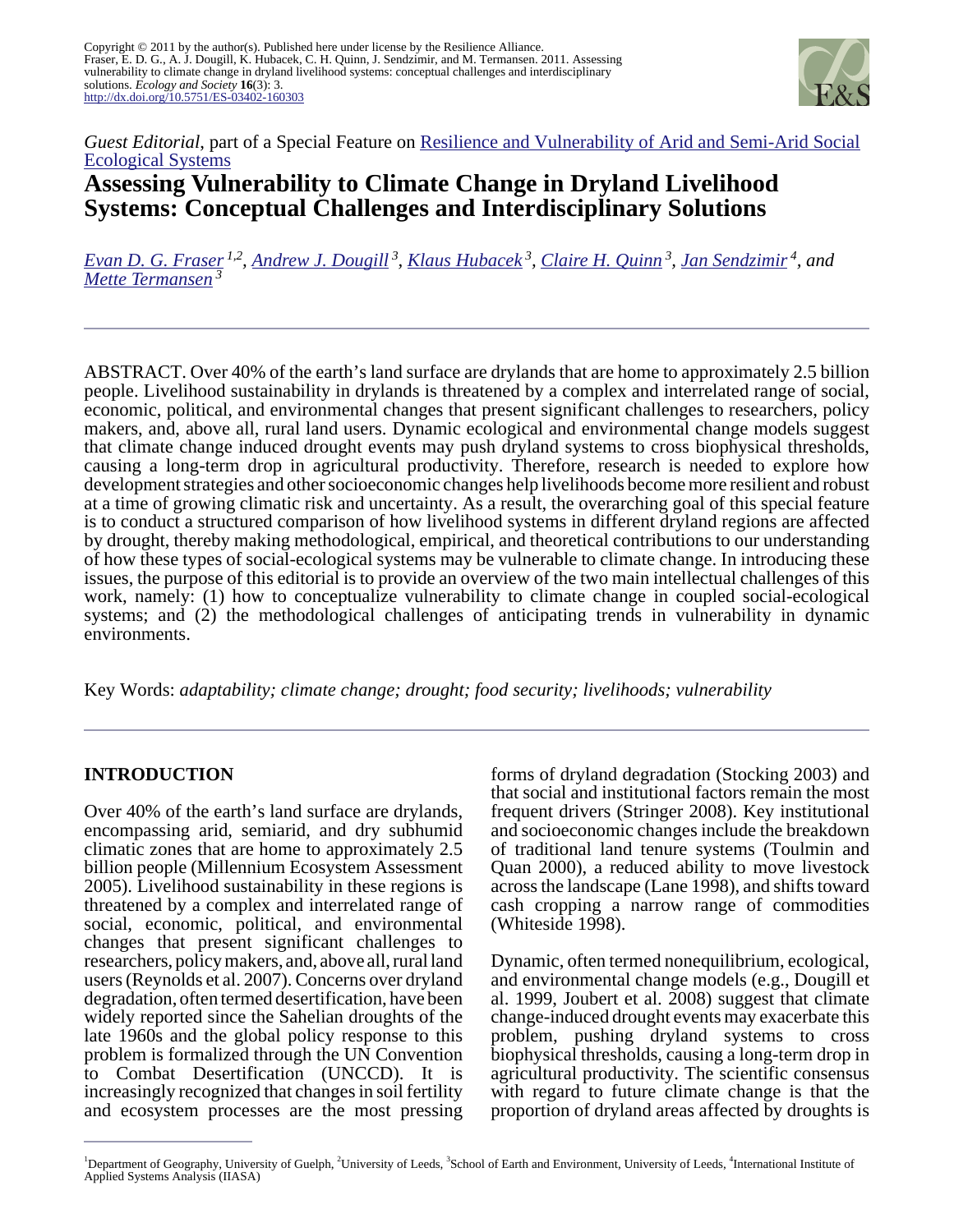likely to increase (IPCC 2007*a*). Sub-Saharan African drylands have been highlighted as particularly vulnerable because of their low adaptive capacity and sensitivity to the projected changes (Callaway 2004, IPCC 2007*b*). However, a similar combination of climate and socioeconomic pressures are being observed in North Africa (Christensen et al. 2007, Thomas 2008), Asia (Lioubimtseva et al. 2005, Cruz et al. 2007), and Latin America (Eakin and Wehbe 2009). Considerable uncertainty, however, remains about how future climatic changes will affect drylands (Sitch et al. 2007) and it is imperative that new and interdisciplinary research agendas are developed focusing on livelihood security in these dynamic, complex, and risk-prone environments (Reed et al. 2008). Specifically, research is needed to explore how development strategies and other socioeconomic changes can help livelihoods to become more resilient and robust at a time of growing climatic risk and uncertainty (Thompson and Scoones 2009).

The overarching goal of this special feature is to conduct a structured comparison of how the livelihood systems in different dryland regions are changing in their vulnerability to climate change. In doing so, this collection of papers has three objectives. The first objective is to make an empirical contribution to our understanding of how these types of social-ecological systems are vulnerable to climate change. The second objective is to make a theoretical contribution to climate change effects research by testing and refining an analytical framework through which to assess vulnerability. The third objective is to provide methodological insight into the strengths and weaknesses of using tools from different disciplines and the ways they can best be combined for more accurate assessments of dryland system vulnerability. In introducing these issues, the purpose of this opening editorial is also threefold: (1) to summarize the literature on vulnerability to climate change in coupled social-ecological systems and present the conceptual framework used in this special feature to comparatively assess vulnerability across the case studies; (2) to discuss the methodological challenges of anticipating trends in vulnerability in dynamic environments and present the methodological framework used by the case studies; and (3) to provide a short précis of the case studies presented in this special feature.

### **CONCEPTUALIZING VULNERABILITY TO CLIMATE CHANGE IN COUPLED SOCIAL-ECOLOGICAL SYSTEMS**

## **Background literature**

The first challenge in presenting a consistent analysis of the different case studies was to establish a common theoretical understanding of vulnerability. The literature on vulnerability is a vast corpus of material spanning a wide range of disciplines including disaster management, risk analysis, engineering, ecology, and sociology (Adger 2006). This body of literature also includes a range of case studies such as preparedness to tropical storms (Tompkins 2005), drought coping strategies (Roncoli et al. 2001), and the effects of sea level rise (Adger 1999). Taken together, this research suggests that the social and ecological context in which climatic problems occur is likely to be as important, if not more so, than the climatic shock itself (Watts and Bohle 1993, Turner et al. 2003, Ericksen 2008). This observation has been confirmed by qualitative historic case studies that show relatively small environmental problems can cause significant consequences depending on socioeconomic constraints (Comenetz and Caviedes 2002, Fraser 2003), as well as by quantitative work on the socioeconomic factors that make grain harvests sensitive to rainfall anomalies (Fraser et al. 2008, Simelton et al. 2009).

More specifically, effort has been invested in modeling crop production under different climate scenarios (e.g., Challinor et al. 2009). It is clear from this work that farm management, e.g., choice of crops, along with environmental characteristics, for example, soil fertility, will have a large influence on whether or not weather-related shocks affect yields (Smit and Skinner 2002, Challinor 2009). One implication of this work is that different agroecosystems react differently to similar climatic problems. Therefore, for this special feature, each vulnerability assessment includes an analysis of the agroecological factors effecting the farming system vulnerability. This involves exploring the ability of specific dryland agroecosystems to tolerate climatic extremes, notably droughts, and/or the ability of these ecosystems to rebound following a climatic extreme so as to avoid famine-related deaths.

Economic modelers have also contributed to this field by showing that even rural livelihoods, which rely on agriculture for income as well as subsistence,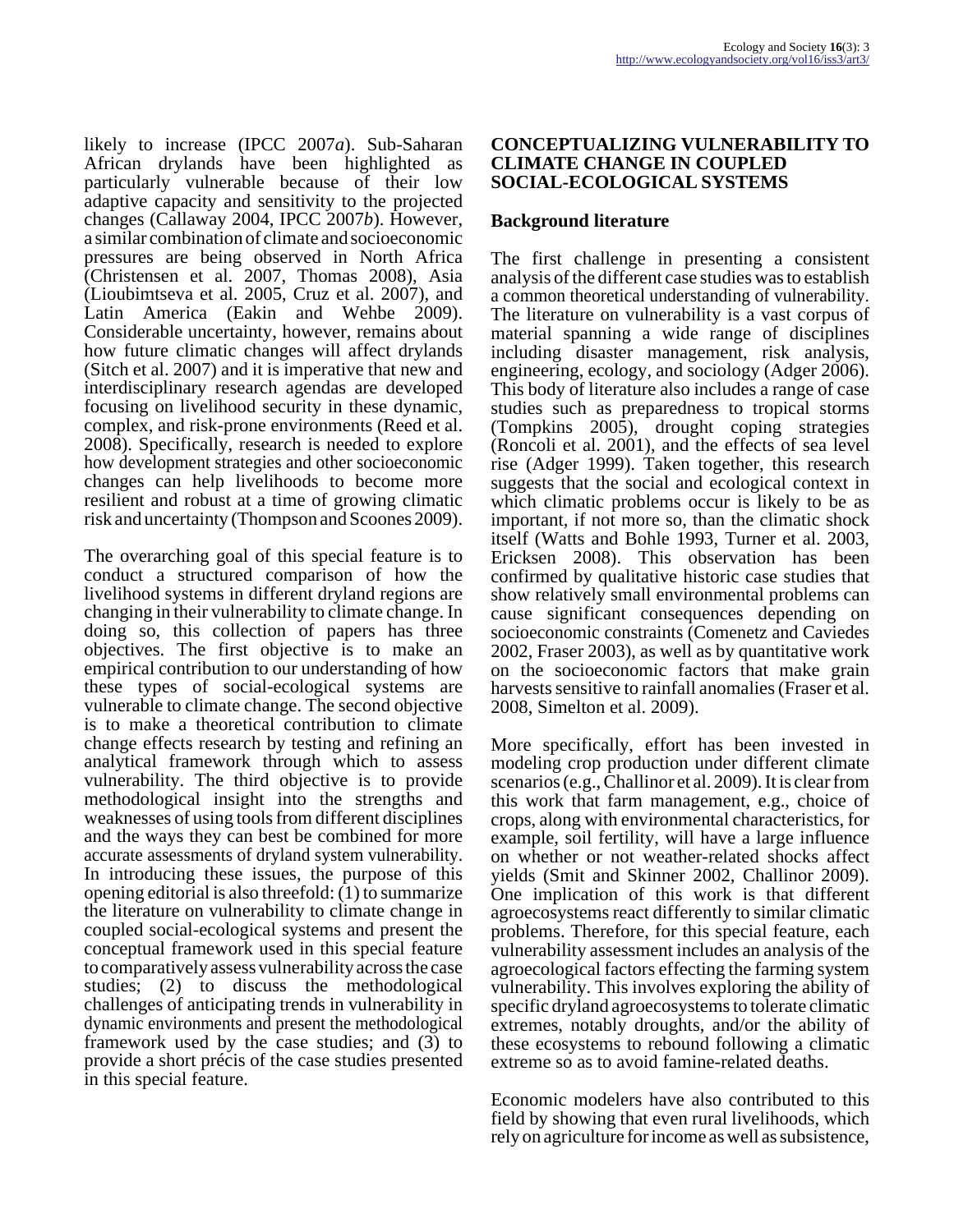depend on much more than just biophysical factors. For example, Mendelsohn (2007) finds that 39% of the variations in average crop failure in the U.S. can be explained by variations in climate and soil implying that other factors, which may include socioeconomic and institutional/political conditions, account for the 61% of crop failure. Although these results are based on North American data, they broadly confirm work on livelihood diversification, land management, and biodiversity done in Africa (Block and Webb 2001, Unruh 2001). To account for these other factors, Sen's work (1983, 2000) on food security, which focuses on "freedom" and "capability" at the household scale, is particularly useful. Sen recognizes that if households have access to a range of different resources then they will have greater capacity to adapt to a problem. For example, a rural household with extensive friends or other social relations may be able to maintain productivity without outside institutional help during a drought because they may be better able to move cattle between regions to obtain fodder (Reed et al. 2008). Sen's work, which provides a theoretical foundation for understanding such capabilities, has given rise to the "sustainable livelihoods approach," a set of methodological tools that are used to explore how households deploy "capital assets" to maintain livelihoods during shocks (Scoones 1998). Capital assets include: social capital, i.e., networks of friends and relations; human capital, i.e., a person's health and education; financial capital, i.e., income or savings; physical capital, i.e., the built infrastructure; and natural capital, i.e., ecological features such as soil quality or forests (Bebbington 1999). In addition, a sustainable livelihood analysis also examines broader contextual questions such as the household's exposure to shocks, e.g., floods or droughts, and trends such as environmental or population change, as well as chronic disease threats. Therefore, to build on this literature, each vulnerability assessment in this special feature includes an explicit evaluation of the socioeconomic context based on a sustainable livelihoods approach.

Finally, the literature also suggests that researchers interested in vulnerability must assess institutional processes. For example, de Waal (1997) provides a critical exploration of the role of the international community in providing famine relief whereas Ostrom and others explore the role of institutions at a more local scale (Ostrom et al. 1999, Ostrom 2001). The importance of institutions in determining vulnerability to climate change was

illustrated in 1991-1993 when an apocalyptic drought in southern Africa caused grain yields in ten states to drop 56% below normal years and 17-20 million people were exposed to starvation (Green 1993). Despite the magnitude of the problem, a combination of national and international policy helped avert disease and death in countries with functioning governments (Green 1993). Therefore, understanding whether livelihoods are vulnerable to climate change also involves assessing the institutions that are working in society that allow for a collective response to a problem (Scott 2001). Consequently, each vulnerability assessment in this special feature also involves an institutional dimension that includes exploring what groups within a society have power and are able to mobilize political attention.

# **Proposed framework**

We draw from these literatures that there are three distinct but overlapping components that must be included in any assessment of the vulnerability of a social-ecological system to climate change. These are: (1) an assessment of the agroecosystem that provides the livelihoods, thus providing insight into the ability of each agroecosystem to remain productive or to rebound following a drought; (2) a sustainable livelihoods-based evaluation of the socioeconomic affluence of different groups within the livelihood system, thus providing insight into those groups that may not have the capacity to adapt themselves; and (3) an exploration of the institutional capability, thus providing insight into which regions have the potential to mobilize effective relief in a crisis.

These three factors can be heuristically depicted as a three dimensional space diagram in which each of these factors represents one dimension (Fraser 2007; Fig. 1). When used to assess vulnerability in different cases, information would need to be collected for each dimension. If data, for instance, show that the agroecosystem is becoming less able to remain productive during an environmental problem, that households are losing socioeconomic assets, and that institutions have a diminishing capacity to respond to a crisis, then this could be plotted into this vulnerability space as a trend toward the top, back, and right corner of the figure (corner 8, Fig. 1). Such a trend would imply that the livelihood system within the case study was becoming more vulnerable to climate change and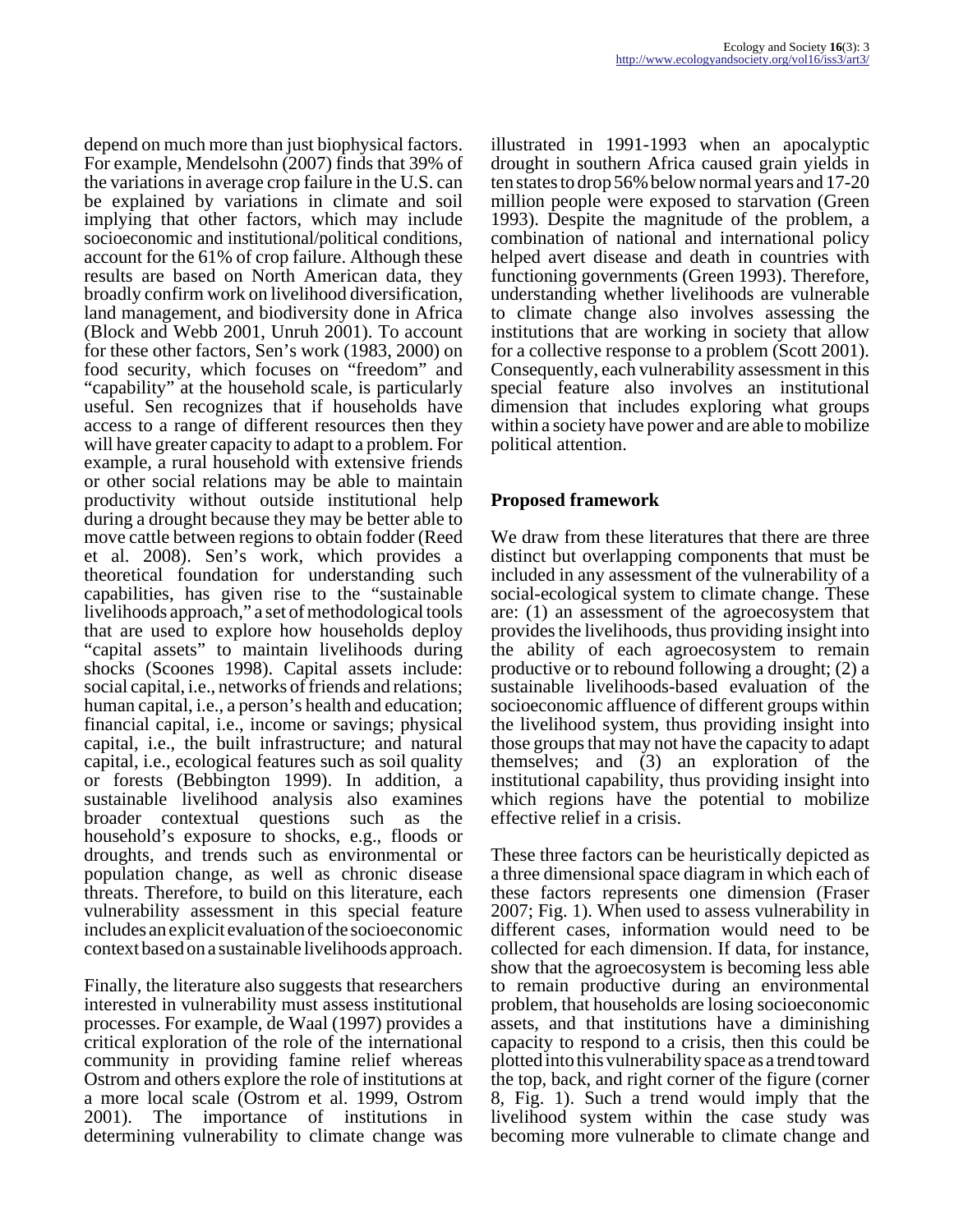that a comparatively small environmental problem may have a larger effect on livelihoods.

Although this model provides a heuristic framework to visualize changes over time and to allow a rough comparison between cases, it is important to note that how each of these three key components is assessed will depend on the scale of the system being investigated as well as the socioeconomic and ecological context. For example, in one region, the topography of the farmer's fields may be critical to understanding the effects of storms. In another region, on-farm livelihood diversity may be more relevant. Also, the effect of policies, demographic trends, cultural beliefs, ideologies, or market forces on these three factors will depend on local context. For example, there is a considerable literature that shows the effect that economic growth and economic globalization have on farm agrodiversity depends on non-farm issues such as access to markets and available labor pools (Fraser 2006). As such, the specific indicators used to assess each of these components need to be grounded in local conditions.

The fact that vulnerability needs to be assessed through locally grounded variables highlights a tension that runs through the vulnerability literature. On the one hand, scholars are aware that how you assess vulnerability needs to vary across both space and time. However, this does not mean that there are not general lessons to be learned. Policy also needs some common platform with which to compare regions and assess changes over time. The framework presented in figure 1 is designed, therefore, to provide a heuristic for spatial and temporal comparisons while still requiring more detailed local analysis to highlight locally important contextual issues.

#### **METHODOLOGICAL APPROACHES TO ANTICIPATE TRENDS IN VULNERABILITY**

#### **Methodological challenges**

Another intellectual challenge in conducting the comparative analysis of different cases was to find a consistent yet flexible set of steps to be used in each study. The academic literature is full of examples of quantitative models being used to understand systems and to predict how climatic changes may affect agricultural production and

livelihoods (Lobell et al. 2008). Trying to understand complex social-ecological phenomena using quantitative tools has a long intellectual tradition and dates back at least to Thomas Malthus. More recently, mathematical models were used in early attempts to anticipate the Earth's future in light of rising population, overuse of resources, and pollution (Meadows and Club of Rome 1972).

However, many forecasts of complex socialecological systems made over the past 20 years have been proven wrong (Sterman 2002). One possible reason for this is that mathematical modeling lends itself more readily to modeling biophysical relations that are comparatively simple and more predictable than socioeconomic relations. The chapter on food and fiber by Working Group II of IPCC's fourth assessment report illustrates this tension (Easterling et al. 2007). It provides an excellent survey of how crops respond to moisture stress, carbon dioxide fertilization, and elevated temperatures. However, it is much less complete in terms of the people who produce these crops. The section on adaptive capacity, for example, is quite short and simply discusses how the effect of climate change on food production will depend on local socioeconomic context. The actual projections made in the chapter, however, do not include social or economic considerations. This has serious implications because it is these human-less projections that provide much of the evidence for climate change policy advice. This problem was highlighted by Hulme (2007:5) who stated, "The construction of narratives around global warming remain strongly tied to roots within the natural sciences ... which claims both global reach and universal authority."

What Hulme refers to as a "global reach and universal authority" of the natural sciences has given the modeling community, and the atmospheric modelers in particular, more power when it comes to translating their research into policy advice. These challenges to mathematical modeling approaches need to be seen in a broader academic context of postmodernism in the social sciences. For the last 40 years, there has been a significant emphasis among many sociologists and anthropologists on discourse theory and how an individual's position or background shapes their perceptions of everything from the landscapes they find aesthetically pleasing (Suckall et al. 2009) to their perceptions of risks that they face (Tansey and O'Riordan 1999). One conclusion of this work is that scientific pursuits are never as objective or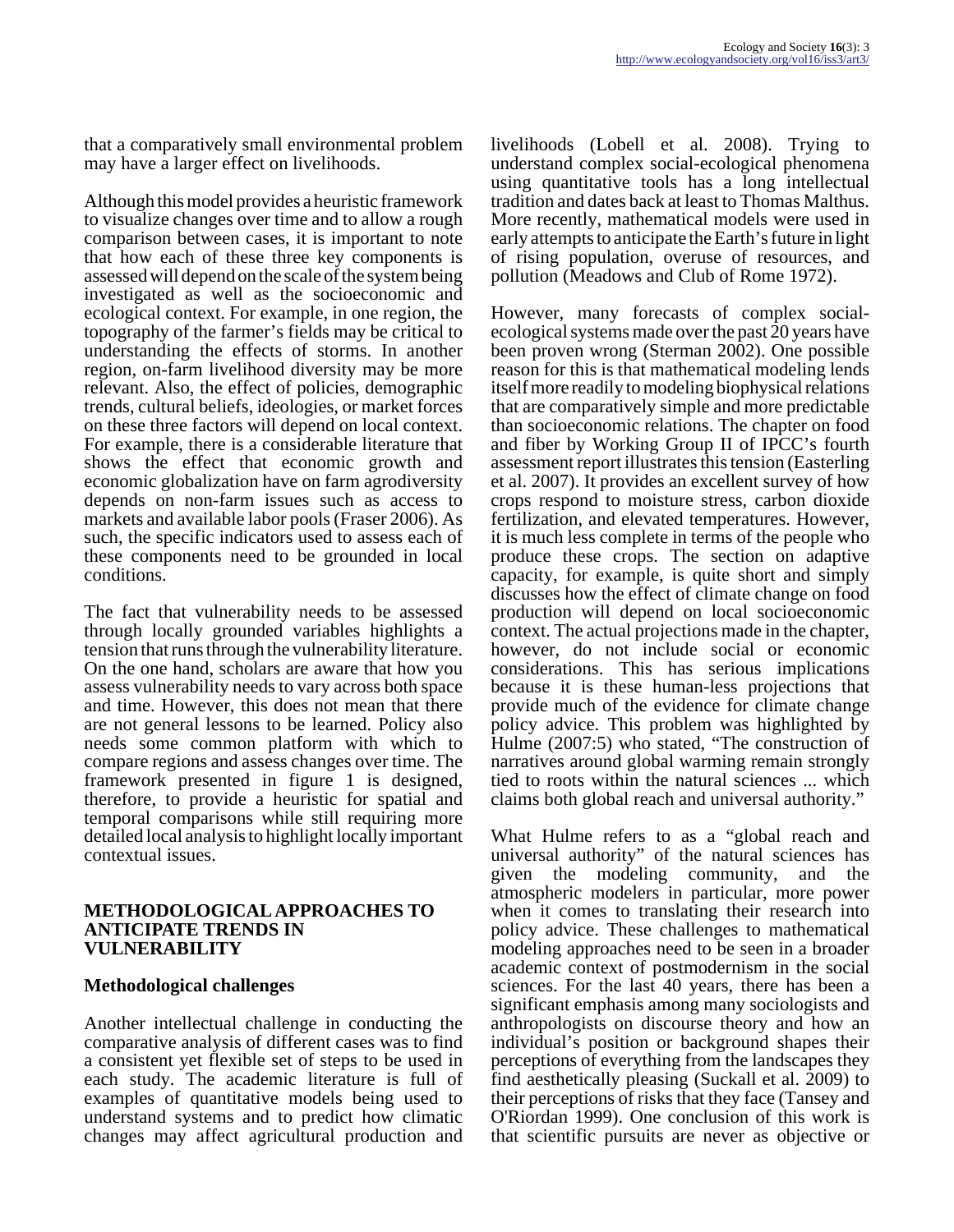**Fig. 1.** Generic vulnerability framework made up of three dimensions the literature suggests are important in assessing vulnerability: (1) agroecosystem resilience that measures the extent to which the agroecosystem can tolerate climatic shocks and remain productive; (2) socioeconomic affluence that measures the extent to which households will have access to the assets needed to maintain livelihoods in the event of an environmental shock; and (3) institutional capacity that measures the extent to which institutions in society will provide effective crisis relief.



impartial as may be claimed, but rather are socially constructed (Wynne 1992). The message that many social scientists take from this is that we must be highly critical of any theory or model because they may reveal more about the author of the theory than the real world. As a result, many social scientists are skeptical of empirical methods and have rejected the mathematical tools common in natural sciences.

A different type of modeling has emerged that tries to address some of these concerns. Called mediated modeling, it is a cluster of approaches that tries to capture complex system dynamics by drawing on a range of different types of input, including qualitative stakeholder and expert opinions, to help management and policy making. Rather than attempting to reduce uncertainty through ever more accurate prediction, mediated modeling attempts to incorporate potential feedbacks and different of scientists or Sometimes this approach also uses formal computer models to challenge the implicit or 'mental models' of policy makers (Lane 2007). The goal is for a range of experts, policy makers, or other stakeholders to work together and uncover complex relations within a dynamic system. This allows for the creation of a model of the system that can be tested to provoke a re-examination of primary assumptions, at which point the underlying conceptual and/or mental models are more easily discovered.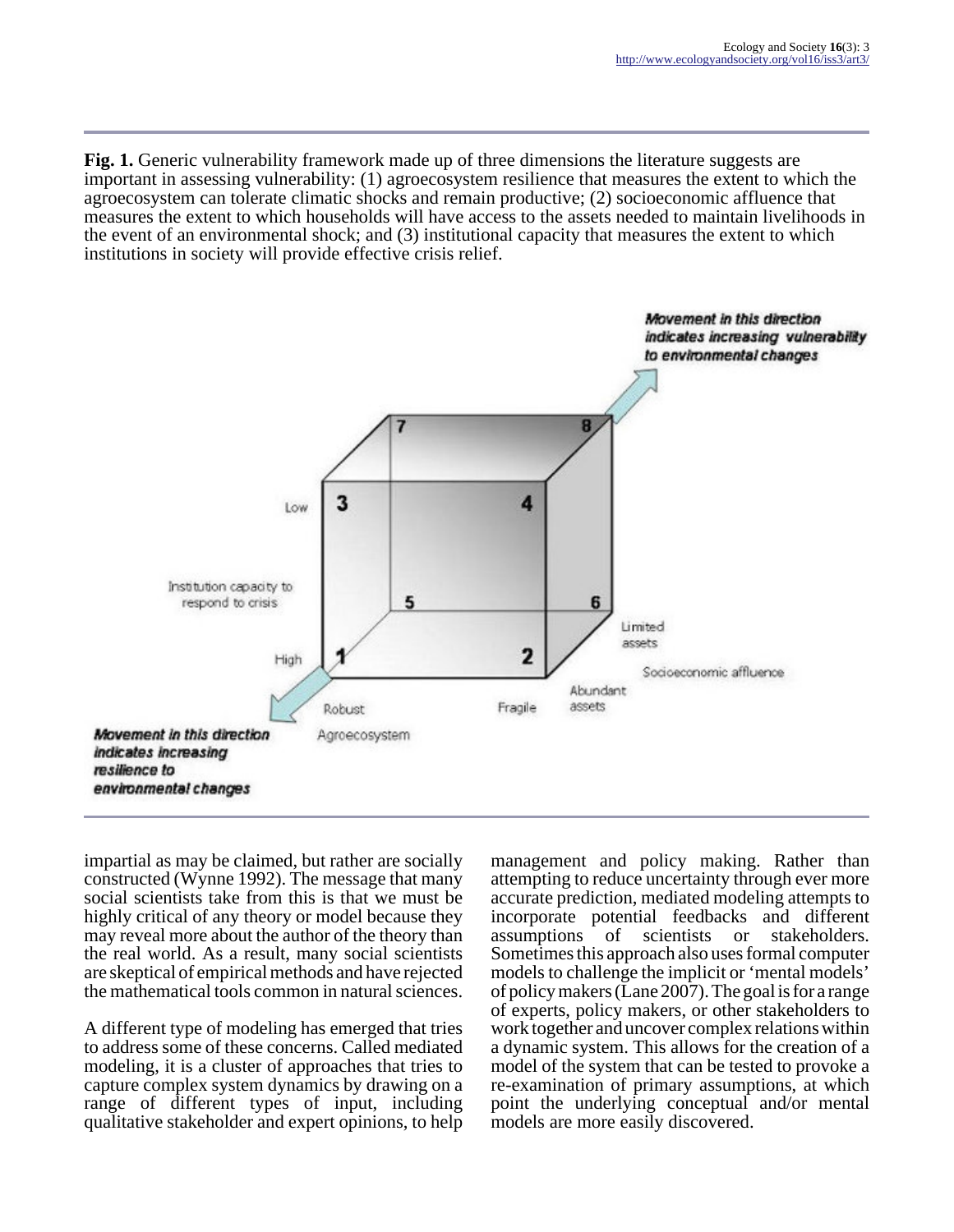Mediated approaches to create system dynamics models have been applied in a variety of group model building exercises (e.g., Van den Belt 2004, Dougill et al. 2006). Such examples provide a series of generic steps that help a group of people, both researchers and local stakeholders/land managers, to first develop a common conceptual model of how a dynamic system such as a livelihoods system works, and then provide guidance on how to formalize this conceptual model into a deterministic computer model (Volpe and Voss 2005). Each approach generally involves bringing a team of people together to create a narrative or story of how a system works. Narratives are then turned into conceptual models or flow charts, sometimes called causal loop diagrams or mental maps, of the system that is of concern. This conceptual modeling phase exposes key relationships, makes feedbacks explicit, and helps identify where there are key gaps in the knowledge of the important relations. Conceptual models also help to show where there are key drivers that may affect overall system functioning and can help to identify where potential thresholds or tipping points occur that are likely to trigger rapid system changes.

A conceptual model, built through such a group exercise, imperfectly reflects and synthesizes the underlying mental models of the participants. Developing conceptual models, therefore, is a useful exercise in that it enables group problem solving and produces heuristic devices that incorporate a variety of different types of information. Conceptual models have been used to point the way toward future research and can help stakeholders articulate hypotheses to be tested. Generally speaking, this is the approach used through the "soft systems methodology" that guides groups to analyze and solve management problems (Checkland and Winter 2006). Many proponents of this methodology, especially those from sociological, anthropological, and development studies traditions, stop at the stage of a diagrammatic conceptual model rather than exploring additional information that may be gained by quantifying relationships within the models. Others argue that although all models are simplifications, results from running formal model simulations can still be useful for exploring the dynamic consequences of what is assumed at the conceptual modeling stage (Sterman 2002, Epstein 2008).

Despite the concerns about turning mental models into mathematical models, a number of scholars

argue that using mathematics to create different simulations of the future is necessary. One reason for this is that in the absence of formal quantification, simple causal loop diagrams can be misleading because they obscure the "stock and flow structures" that drive complex systems. Stock and flow structures occur where a stock of a resource changes over time. For example, this might be land that is converted from forest to tilled agricultural land that then turns into degraded land. This sort of dynamic is poorly captured through causal loop diagrams, and the nature of stocks and flows makes it necessary to express relations formally in order to run simulations to observe how stocks may change under different scenarios. Therefore, Richardson (1986) suggests that people wishing to use system dynamics to analyze complex phenomena should either avoid causal loop diagrams entirely or only use them to accompany expository writing that can be elaborated on through mathematical simulations. Similarly, Homer and Oliva (2001) argue that one cannot draw reliable inferences from complex causal maps without formal simulation and that not defining the relationships between components means that we forego attempts to identify connections often unseen by stakeholders. This is important since neurological and psychological studies show the human brain is ill-equipped to comprehend complex connections or to accurately predict thresholds, emergent properties, or feedbacks (Sterman 1992, 2002).

# **Methodological framework**

This brief discussion on dynamic system modeling highlights two things. First, there is a growing awareness that dynamic systems modeling is useful as a way of creating a rich picture that brings together a range of information to describe a problem. Second, there is disagreement over whether to use system dynamics as a qualitative or quantitative tool. In many important ways, this disagreement is related to the value of causal loop diagrams as a stand-alone policy tool or whether they need to be accompanied by formal mathematical simulations. A compromise is offered by Wolstenholme (1999:42) who states that although:

*Formal, quantitative models are essential for understanding the dynamics of complex systems, the need for quantification is*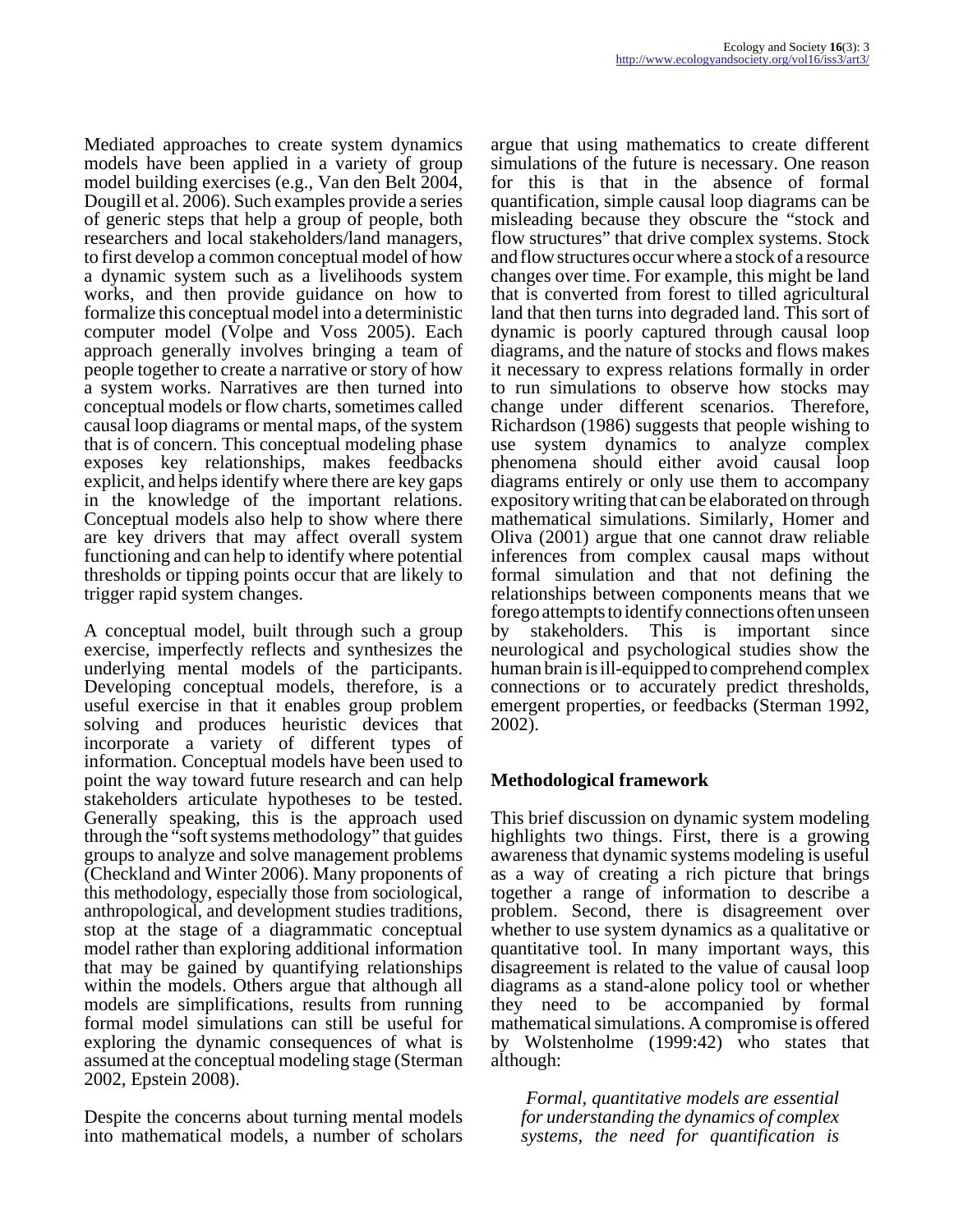*relative and depends on the purpose of analysis, which, in turn, is related to the methods used and the audience addressed. ... [The] true power of system dynamics to address problem solving lies in a judicious blend and intertwining of both qualitative and quantitative ideas, aimed at addressing as broad an audience as possible whilst remaining sufficiently rigorous to be useful.*

In practical terms, Wolstenholme is proposing that key relations within a causal loop diagram should be formally expressed and calibrated with actual data. Where this is not possible, relations can be estimated using expert opinion to create a heuristic learning device that can be used to create simulations and potentially identify uncertainty in current understanding of key relationships. The results of this sort of model are not prescriptive and do not claim to predict the future. Although such attempts are still fraught with conceptual, philosophical, and methodological challenges, this approach offers a way of using mathematical simulation as a learning device. In a world of imperfect knowledge and uncertainty, dynamic systems modeling offers a rapid, transparent, and systematic approach to capture and use diverse knowledge to better understand how complex systems work.

The articles in this special feature will not resolve these discussions. Rather, we use a combination of mediated dynamic systems modeling approaches to explore some of the tensions. More specifically, we synthesized approaches into four generic methodological steps and then use the case studies to explore different elements within these four steps:

- **1.** To use expert opinion and published socioeconomic and environmental data to establish a background narrative that describes the livelihood system and its social, institutional, and ecological context;
- **2.** To refine the narrative and establish a conceptual model of the livelihood system focusing on the three dimensions of vulnerability (Fig. 1);
- **3.** To conduct a three-part qualitative vulnerability analysis of the livelihood system in the case study region to show how the three dimensions of vulnerability, i.e., agroecological, household assets, and

institutional factors, have changed through time;

**4.** To conduct a quantitative vulnerability analysis in which key relations in the conceptual model are expressed numerically. This enables different policy simulations that help establish hypotheses about which elements of the system would be most influential in changing future vulnerability.

 Each case study in this special feature emphasizes different aspects of these steps. Some focus on the critical construction of the narrative (Crane 2010, Sallu et al. 2010). Others focus on the construction of the conceptual model and the qualitative vulnerability analysis (Dong et al. 2011, Li and Huntsinger 2011, Quinn et al. 2011, Ravera et al. 2011, Sendzimir et al. 2011). Only two (Dougill et al. 2010, Máñez Costa et al. 2011) use formal modeling to create future scenarios. In doing this, our goal is to shed some light onto the strengths and weaknesses of using these different approaches and to reflect on these in the closing editorial.

# **OVERVIEW OF CASE STUDIES**

Two of the case studies, by Crane (2010) and Sallu et al. (2010), are the most rooted in the qualitative social science tradition. Crane describes the relevance of ideological aspects of culture, especially values and systems of meaning, to vulnerability, resilience, and adaptation. In particular, this article shows how cultural ideologies shape experience of, and adaptive responses to, climate change. This is based on research in central Mali where subsistence niches have historically been closely linked with distinct ethnicities. Sallu et al. explore the resilience and vulnerability of livelihoods in two remote communities in rural Botswana over the last 30 years and draw on field data sources that include oral histories, livelihood surveys, ecological surveys, and documented evidence of environmental, socioeconomic, and institutional change. This paper identifies a broad range of activities that combine to create a range of different household livelihood portfolios and uses this information to assess how these livelihood activities have changed over time.

Four case studies emphasize conceptual modeling to explore vulnerability to climate change. Quinn et al. (2011) investigate how local communities cope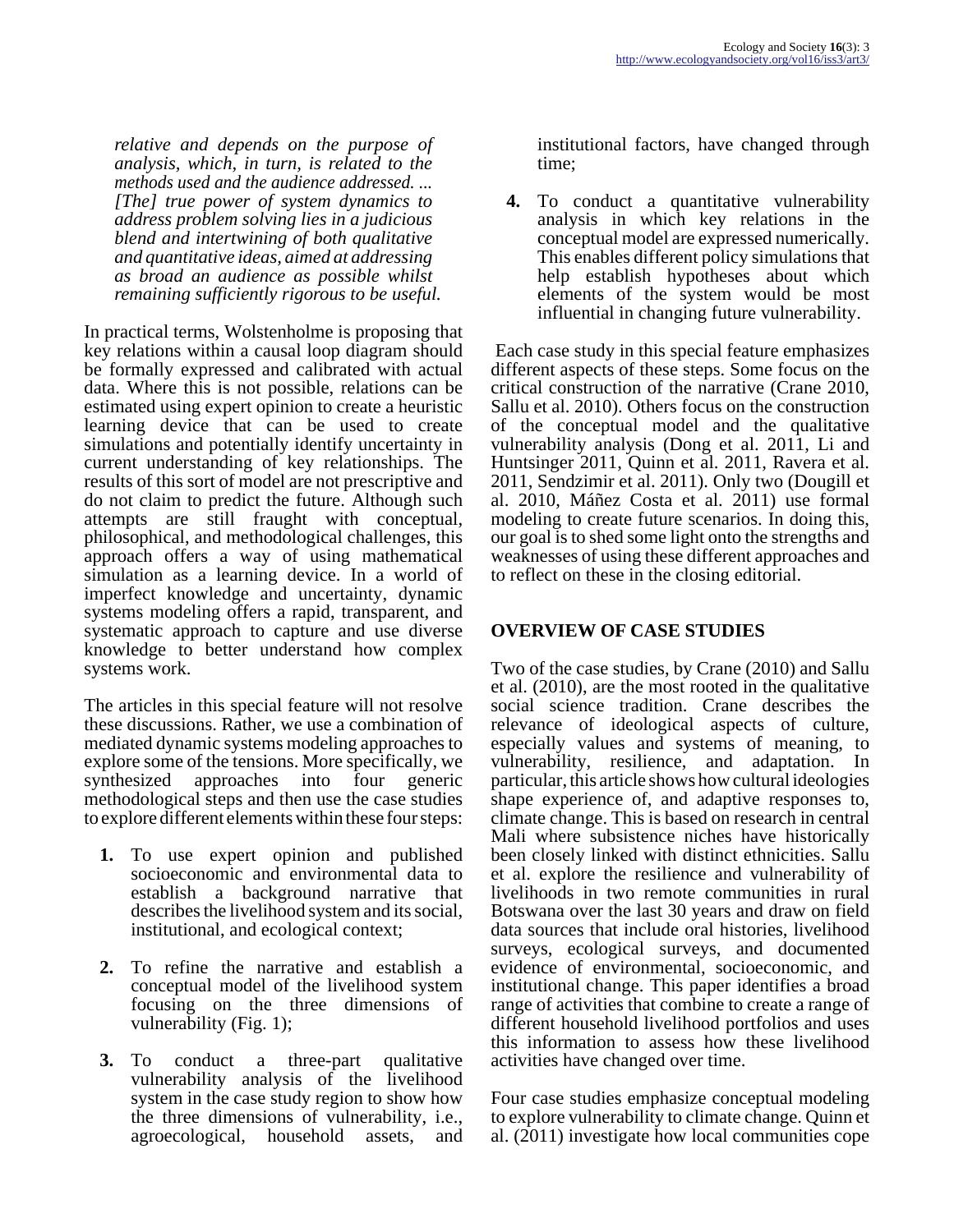with and adapt to multiple stresses, including water scarcity, in rural semiarid South Africa. These authors construct system diagrams and narratives to examine the relationships and interactions among ecological conditions, institutions at different scales, and local communities to understand local adaptive capacity. Li and Huntsinger (2011) assess how changes in land tenure have reduced pastoralists' ability to benefit from rangelands and how this has affected their responses to adverse climatic events. Ravera et al. (2011) assess the vulnerability caused by changes of agropastoral food systems in the semiarid mountain region in northern Nicaragua, an area that has displayed ecological and social resilience to environmental instabilities. Sendzimir et al. (2011) examine the causal mechanisms that link ecological, economic, and socio-political processes, both within and across scales, in the surprising regreening of the Sahel in south-central Niger over the past two decades. Both the multilayered structure and its dynamism challenge understanding of this complex adaptive system in which national and international policies, along with international and regional NGOs, supported farmers in efforts to increase climatic resilience in this livelihood system.

Two case studies emphasize the creation of formal future scenarios by describing relations in the conceptual models using a formal mathematical tool. Máñez Costa et al. (2011) focus on one of the poorest regions in the EU, a region of Southern Portugal where the traditional farming system is rainfed and combines cattle raising with cultivation of cereals. During the 20th century, the intensification of cereal cultivation and later the population exodus have radically changed this landscape and affected its capacity to cope with the threats of climate change. Dougill et al. (2010) use causal loop diagrams to simulate the dynamics of key pastoral system variables for the Kalahari of Botswana. This allows the authors to establish basic future scenarios that lead to a series of hypotheses, including that poverty reduction may be more effective at reducing drought vulnerability than policies targeting environmental best management. Last, in the closing editorial, we compare all the case studies, reflect on commonalities and differences, and evaluate the vulnerability framework applied as well as the integration of different methods.

*Responses to this article can be read online at: <http://www.ecologyandsociety.org/vol16/iss3/art3/responses/>*

## **Acknowledgments:**

*Thanks to Maria Máñez Costa, Mark Reed, Suzy Sallu, Elisabeth Simelton, and Lindsay Stringer for constructive comments on drafts of this paper. This work was funded by the Economics and Social Research Council of the UK through a Rural Economy and Land Use Fellowship and the Centre for Climate Change Economics and Policy.* 

# **LITERATURE CITED**

Adger, W. N. 1999. Social vulnerability to climate change and extremes in coastal Vietnam. *World Development* 27:249-269. [http://dx.doi.org/10.1016/](http://dx.doi.org/10.1016/S0305-750X(98)00136-3) [S0305-750X\(98\)00136-3](http://dx.doi.org/10.1016/S0305-750X(98)00136-3)

Adger, W. N. 2006. Vulnerability. *Global Environmental Change* 16:268-281. [http://dx.doi.o](http://dx.doi.org/10.1016/j.gloenvcha.2006.02.006) [rg/10.1016/j.gloenvcha.2006.02.006](http://dx.doi.org/10.1016/j.gloenvcha.2006.02.006)

Bebbington, A. 1999. Capitals and capabilities: a framework for analyzing peasant viability, rural livelihoods and poverty. *World Development* 27:2021-2044. [http://dx.doi.org/10.1016/S0305-750X](http://dx.doi.org/10.1016/S0305-750X(99)00104-7) [\(99\)00104-7](http://dx.doi.org/10.1016/S0305-750X(99)00104-7)

Block, S., and P. Webb. 2001. The dynamics of livelihood diversification in post-famine Ethiopia. *Food Policy* 26:333-350. [http://dx.doi.org/10.1016/](http://dx.doi.org/10.1016/S0306-9192(01)00015-X) [S0306-9192\(01\)00015-X](http://dx.doi.org/10.1016/S0306-9192(01)00015-X)

Callaway, J. M. 2004. Adaptation benefits and costs: how important are they in the global policy picture and how can we estimate them? *Global Environmental Change* 14:273-284. [http://dx.doi.o](http://dx.doi.org/doi:10.1016/j.gloenvcha.2004.04.002) [rg/doi:10.1016/j.gloenvcha.2004.04.002](http://dx.doi.org/doi:10.1016/j.gloenvcha.2004.04.002)

Challinor, A. 2009. Towards the development of adaptation options using climate and crop yield forecasting at seasonal to multi-decadal timescales. *Environmental Science and Policy* 12:453-465. [htt](http://dx.doi.org/10.1016/j.envsci.2008.09.008) [p://dx.doi.org/10.1016/j.envsci.2008.09.008](http://dx.doi.org/10.1016/j.envsci.2008.09.008)

Challinor, A., F. Ewert, S. Arnold, E. Simelton, and E. Fraser. 2009. Crops and climate change: progress, trends, and challenges in simulating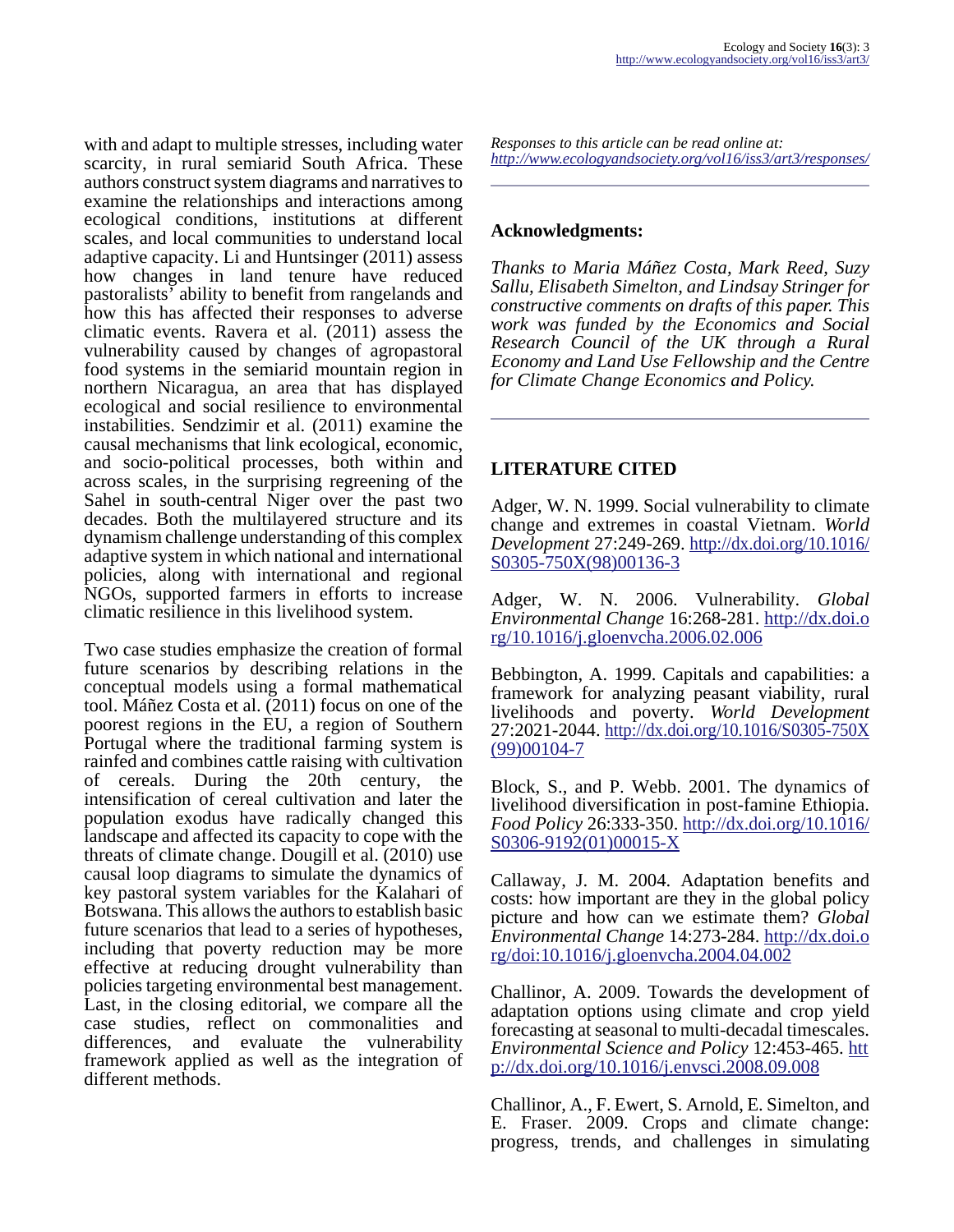impacts and informing adaptation. *Journal of Experimental Botany* 60:2775-2789. [http://dx.doi.o](http://dx.doi.org/10.1093/jxb/erp062) [rg/10.1093/jxb/erp062](http://dx.doi.org/10.1093/jxb/erp062)

Checkland, P., and M. Winter. 2006. Process and content: two ways of using SSM. *Journal of the Operational Research Society* 57:1435-1441. [http:/](http://dx.doi.org/10.1057/palgrave.jors.2602118) [/dx.doi.org/10.1057/palgrave.jors.2602118](http://dx.doi.org/10.1057/palgrave.jors.2602118)

Christensen, J. H., B. Hewitson, A. Busuioc, A. Chen, X. Gao, I. Held, R. Jones, R. K. Kolli, W.-T. Kwon, R. Laprise, V. Magaña Rueda, L. Mearns, C. G. Menéndez, J. Räisänen, A. Rinke, A. Sarr, and P. Whetton. 2007. Regional climate projections. Chapter 11 *in* S. Solomon, D. Quin, M. Manning, Z. Chen, M. Marquis, K. B. Averyt, M. Tignor and H. L. Miller, editors. *Climate change 2007: the physical science basis.* Contribution of Working Group I to the Fourth Assessment Report of the Intergovernmental Panel on Climate Change. Cambridge University Press, Cambridge, UK.

Comenetz, J., and C. Caviedes. 2002. Climate variability, political crises, and historical population displacements in Ethiopia. *Global Environmental Change Part B: Environmental Hazards* 4:113-127. <http://dx.doi.org/10.1016/j.hazards.2003.08.001>

Crane, T. A. 2010. Of models and meanings: cultural resilience in social–ecological systems. *Ecology and Society* 15(4): 19. [online] URL: [http:](http://www.ecologyandsociety.org/vol15/iss4/art19/) [//www.ecologyandsociety.org/vol15/iss4/art19.](http://www.ecologyandsociety.org/vol15/iss4/art19/)

Cruz, R. V., H. Harasawa, M. Lal, S. Wu, Y. Anokhin, B. Punsalmaa, Y. Honda, M. Jafari, C. Li, and N. Huu Ninh. 2007. Asia. Pages 469-506. *in* M. L. Parry, O. F. Canziani, J. P. Palutikof, P. J. van der Linden, and C. E. Hanson, editors. *Climate change 2007: impacts, adaptation and vulnerability.* Contribution of Working Group II to the Fourth Assessment Report of the Intergovernmental Panel on Climate Change. Cambridge University Press, Cambridge, UK.

de Waal, A. 1997. *Famine crimes: politics & the disaster relief industry in Africa.* African Rights, International African Institute, and Indiana University Press, Bloomington, Indiana, USA.

Dong, S., L. Wen, S. Liu, X. Zhang, J. P. Lassoie, S. Yi, X. Li, J. Li, and Y. Li. 2011. Vulnerability of worldwide pastoralism to global changes and interdisciplinary strategies for sustainable pastoralism. *Ecology and Society* 16(2): 10. [online] URL: [http](http://www.ecologyandsociety.org/vol16/iss2/art10/) [://www.ecologyandsociety.org/vol16/iss2/art10/](http://www.ecologyandsociety.org/vol16/iss2/art10/).

Dougill, A. J., E. D. G. Fraser, J. Holden, K. Hubacek, C. Prell, M. Reed, S. Stagl, and L. Stringer. 2006. Learning from doing participatory rural research: lessons from the Peak District National Park. *Journal of Agricultural Economics* 57:259-275. [http://dx.doi.org/10.1111/j.1477-9552](http://dx.doi.org/10.1111/j.1477-9552.2006.00051.x) [.2006.00051.x](http://dx.doi.org/10.1111/j.1477-9552.2006.00051.x)

Dougill, A. J., E. D. G. Fraser, and M. S. Reed. 2010. Anticipating vulnerability to climate change in dryland pastoral systems: using dynamic systems models for the Kalahari. *Ecology and Society* 15(2): 17. [online] URL: [http://www.ecologyandsociety.org/](http://www.ecologyandsociety.org/vol15/iss2/art17/) [vol15/iss2/art17/.](http://www.ecologyandsociety.org/vol15/iss2/art17/)

Dougill, A. J., D. Thomas, and A. Heathwaite. 1999. Environmental change in the Kalahari: integrated land degradation studies for non equilibrium dryland environments. *Annals of the Association of American Geographers* 89:420-442. [http://dx.doi.o](http://dx.doi.org/10.1111/0004-5608.00156) [rg/10.1111/0004-5608.00156](http://dx.doi.org/10.1111/0004-5608.00156)

Eakin, H. C., and M. B. Wehbe. 2009. Linking local vulnerability to system sustainability in a resilience framework: two cases from Latin America. *Climatic Change* 93:355-377. [http://dx.doi.org/10.1007/s105](http://dx.doi.org/10.1007/s10584-008-9514-x) [84-008-9514-x](http://dx.doi.org/10.1007/s10584-008-9514-x)

Easterling, W., P. Aggarwal, P. Batima, K. Brander, L. Erda, S. Howden, A. Kirilenko, J. Morton, J.-F. Soussana, J. Schmidhuber, and F. Tubiello. 2007. Food, fibre and forest products. Pages 273-313 *in* M. L. Parry, O. F. Canziani, J. P. Palutikof, P. J. van der Linden, and C. E. Hanson, editors. *Climate change 2007: impacts, adaptation and vulnerability.* Contribution of Working Group II to the Fourth Assessment Report of the Intergovernmental Panel on Climate Change. Cambridge University Press, Cambridge, UK.

Epstein, J. 2008. Why model? *Journal of Artificial Societies and Social Simulation* 11(4):12. [online] URL:<http://jasss.soc.surrey.ac.uk/11/4/12.html>.

Ericksen, P. 2008. Conceptualizing food systems for global environmental change research. *Global Environmental Change* 18:234-245. [http://dx.doi.o](http://dx.doi.org/10.1016/j.gloenvcha.2007.09.002) [rg/10.1016/j.gloenvcha.2007.09.002](http://dx.doi.org/10.1016/j.gloenvcha.2007.09.002)

Fraser, E. D. G. 2003. Social vulnerability and ecological fragility: building bridges between social and natural sciences using the Irish Potato Famine as a case study. *Conservation Ecology* 7(2): 9. [online] URL:<http://www.consecol.org/vol7/iss2/art9>

.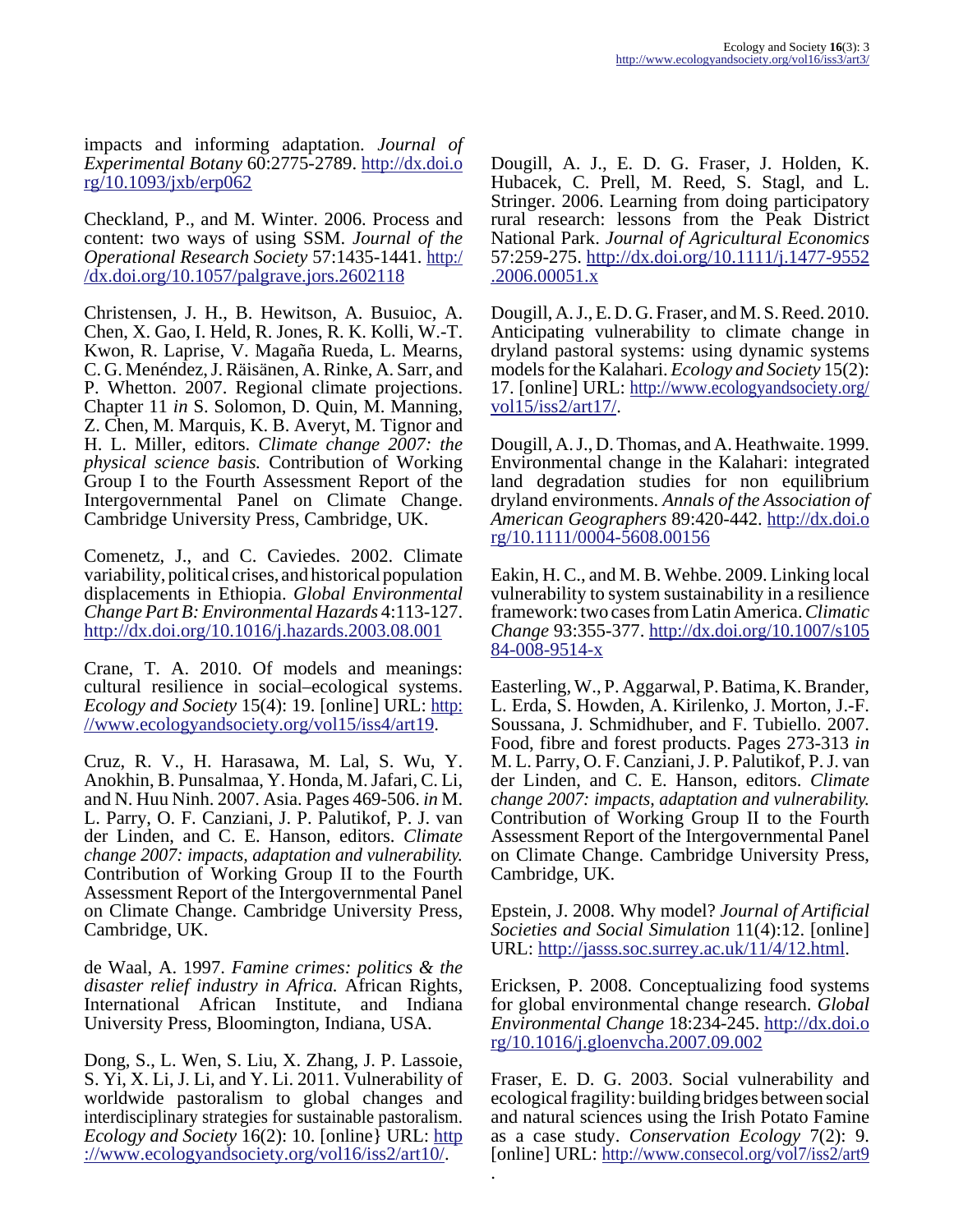Fraser, E. D. G. 2006. Crop diversification and trade liberalization: linking global trade and local management through a regional case study. *Agriculture and Human Values* 23:271-281. [http://d](http://dx.doi.org/10.1007/s10460-006-9005-5) [x.doi.org/10.1007/s10460-006-9005-5](http://dx.doi.org/10.1007/s10460-006-9005-5)

Fraser, E. D. G. 2007. Travelling in antique lands: using past famines to develop an adaptability/ resilience framework to identify food systems vulnerable to climate change. *Climatic Change* 83:495-514. [http://dx.doi.org/10.1007/s10584-007-](http://dx.doi.org/10.1007/s10584-007-9240-9) [9240-9](http://dx.doi.org/10.1007/s10584-007-9240-9)

Fraser, E. D. G., M. Termansen, N. Sun, D. Guan, E. Simelton, P. Dodds, K. Feng, and Y. Yu. 2008. Quantifying socioeconomic characteristics of drought sensitive regions: evidence from Chinese provincial agricultural data. *Comptes Rendus Geosciences* 340:679-688. [http://dx.doi.org/10.1016/](http://dx.doi.org/10.1016/j.crte.2008.07.004) [j.crte.2008.07.004](http://dx.doi.org/10.1016/j.crte.2008.07.004)

Green, R. 1993. The political economy of drought in Southern Africa 1991-1993. *Health Policy and Planning* 8:256-266. [http://dx.doi.org/10.1093/heap](http://dx.doi.org/10.1093/heapol/8.3.256) [ol/8.3.256](http://dx.doi.org/10.1093/heapol/8.3.256)

Homer, J., and R. Oliva. 2001. Maps and models in system dynamics: a response to Coyle. *System Dynamics Review* 17:347-355. [http://dx.doi.org/10](http://dx.doi.org/10.1002/sdr.224) [.1002/sdr.224](http://dx.doi.org/10.1002/sdr.224)

Hulme, M. 2007. Geographical work at the boundaries of climate change. *Transactions of the Institute of British Geographers* 33:5-11. [http://dx.](http://dx.doi.org/10.1111/j.1475-5661.2007.00289.x) [doi.org/10.1111/j.1475-5661.2007.00289.x](http://dx.doi.org/10.1111/j.1475-5661.2007.00289.x)

Intergovernmental Panel on Climate Change (IPCC). 2007*a. Climate change 2007: the physical science basis.* S. Solomon, D. Qin, M. Manning, M. Marquis, K. Averyt, M. M. B. Tignor, H. LeRoy Miller, Jr., Z. Chen, editors. Contribution of Working Group I to the Fourth Assessment Report of the Intergovernmental Panel on Climate Change. Cambridge University Press, Cambridge, UK.

Intergovernmental Panel on Climate Change (IPCC). 2007*b. Climate change 2007: impacts, adaptation and vulnerability.* M. Parry, O. Canziani, J. Palutikof, P. van der Linden, and C. Hanson, editors. Contribution of Working Group II to the Fourth Assessment Report of the Intergovernmental Panel on Climate Change. Cambridge University Press, Cambridge, UK.

Joubert, D. F., A. Rothauge, and G. N. Smit. 2008. A conceptual model of vegetation dynamics in the semiarid Highland savanna of Namibia, with particular reference to bush thickening by *Acacia mellifera. Journal of Arid Environments* 72:2201-2210. <http://dx.doi.org/10.1016/j.jaridenv.2008.07.004>

Lane, C. R. 1998. *Custodians of the commons: pastoral land tenure in east and west Africa.* Earthscan, London, UK.

Lane, D. 2007. The power of the bond between cause and effect: Jay Wright Forrester and the field of system dynamics. *System Dynamic Review* 23:95-118.<http://dx.doi.org/10.1002/sdr.370>

Li, W., and L. Huntsinger. 2011. China's grassland contract policy and its impacts on herder ability to benefit in Inner Mongolia: tragic feedbacks. *Ecology and Society* 16(2): 1. [online] URL: [http://](http://www.ecologyandsociety.org/vol16/iss2/art1/) [www.ecologyandsociety.org/vol16/iss2/art1/](http://www.ecologyandsociety.org/vol16/iss2/art1/).

Lioubimtseva, E., R. Cole, J. Adams, and G. Kapustin. 2005. Impacts of climate and land-cover changes in arid lands of Central Asia. *Journal of Arid Environments* 62:285-308. [http://dx.doi.org/10](http://dx.doi.org/10.1016/j.jaridenv.2004.11.005) [.1016/j.jaridenv.2004.11.005](http://dx.doi.org/10.1016/j.jaridenv.2004.11.005)

Lobell, D. B., M. B. Burke, C. Tebaldi, M. D. Mastrandrea, W. P. Falcon, and R. L. Naylor. 2008. Prioritizing climate change adaptation needs for food security in 2030. *Science* 319:607-610. [http://](http://dx.doi.org/10.1126/science.1152339) [dx.doi.org/10.1126/science.1152339](http://dx.doi.org/10.1126/science.1152339)

Máñez Costa, M. A., E. J. Moors, and E. Fraser. 2011. Socioeconomics, policy, or climate change: what is driving vulnerability in southern Portugal? *Ecology and Society* 16(1): 28. [online] URL: [http:](http://www.ecologyandsociety.org/vol16/iss1/art28/) [//www.ecologyandsociety.org/vol16/iss1/art28/.](http://www.ecologyandsociety.org/vol16/iss1/art28/)

Meadows, D. H., and Club of Rome. 1972. *The limits to growth; a report for the Club of Rome's project on the predicament of mankind.* Second edition. Signet, New York, New York, USA.

Mendelsohn, R. 2007. What causes crop failure? *Climatic Change* 81:61-70. [http://dx.doi.org/doi:10](http://dx.doi.org/doi:10.1007/s10584-005-9009-y)  $.1007/s10584-005-9009-y$ 

Millennium Ecosystem Assessment. 2005. *Ecosystems and human well-being: synthesis.* Island Press, Washington, D.C., USA.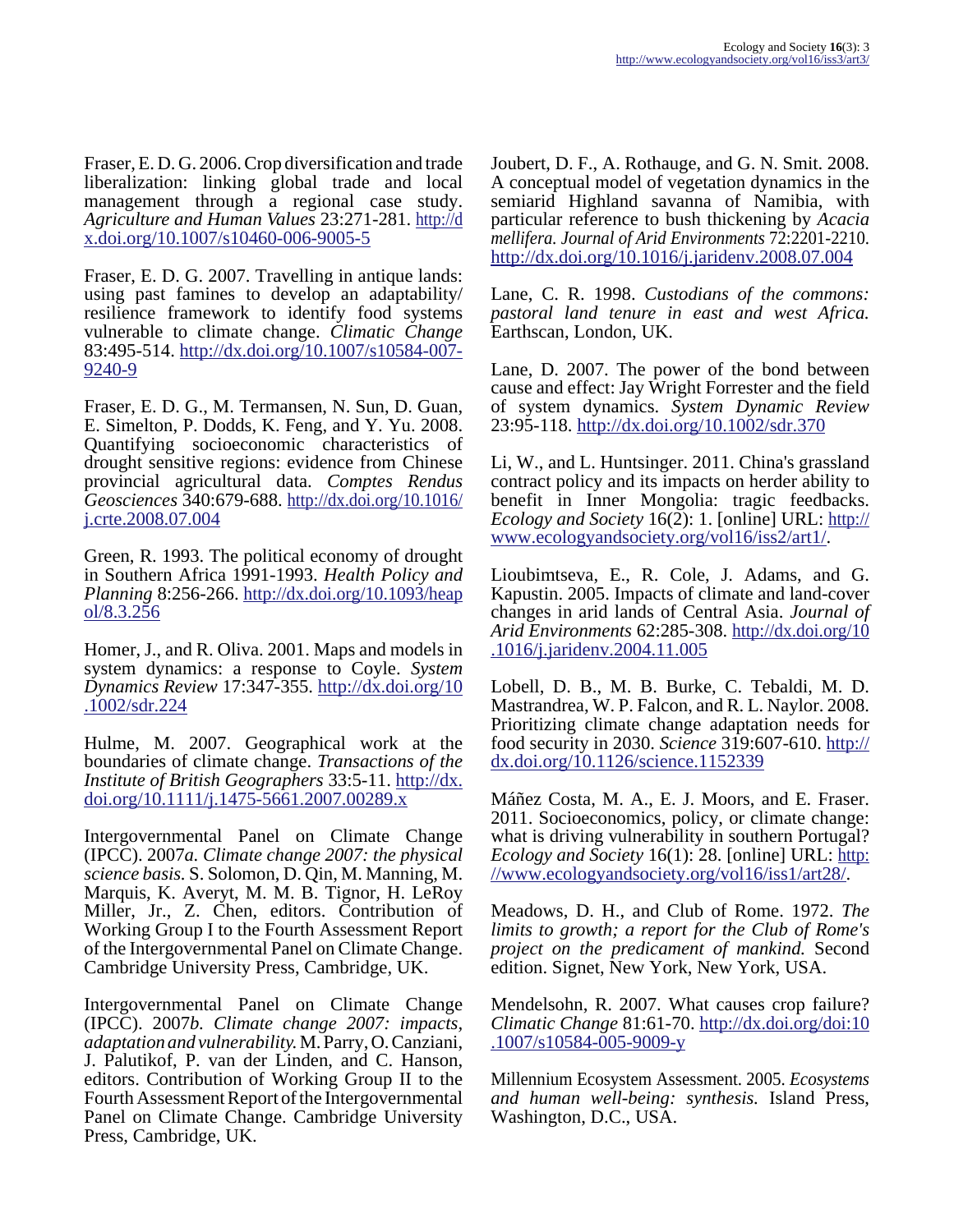Ostrom, E. 2001. Environment and common property institutions. Pages 4560-4566 *in* H. Baltus and N. Smelser, editors. *International encyclopedia of the social & behavioral sciences.* Elsevier Science, Oxford, UK.

Ostrom, E., J. Burger, C. Field, R. Norgaard, and D. Policansky. 1999. Revisiting the commons: local lessons, global challenges. *Science* 284:278-282. <http://dx.doi.org/10.1126/science.284.5412.278>

Quinn, C. H., G. Ziervogel, A. Taylor, T. Takama, and F. Thomalla. 2011. Coping with multiple stresses in rural South Africa. *Ecology and Society* 16(3): 2. [http://dx.doi.org/10.5751/ES-04216-160302](http://dx.doi.org/10.5751/ES-04216-160302 )

Ravera, F., D. Tarrasón, and E. Simelton. 2011. Envisioning adaptive strategies to change: participatory scenarios for agropastoral semiarid systems in Nicaragua. *Ecology and Society* 16(1): 20. [online] URL: [http://www.ecologyandsociety.org/](http://www.ecologyandsociety.org/vol16/iss1/art20/) [vol16/iss1/art20/.](http://www.ecologyandsociety.org/vol16/iss1/art20/)

Reed, M. S., A. J. Dougill, and T. Baker. 2008. Participatory indicator development: what can ecologists and local communities learn from each other? *Ecological Applications* 18:1253-1269. [http](http://dx.doi.org/doi:10.1890/07-0519.1) [://dx.doi.org/doi:10.1890/07-0519.1](http://dx.doi.org/doi:10.1890/07-0519.1)

Reynolds, J. F., D. M. Stafford Smith, E. F. Lambin, B. L. Turner, II, M. Mortimore, S. P. J. Batterbury, T. E. Downing, H. Dowlatabadi, R. J. Fernandez, J. E. Herrick, E. Huber-Sannwald, H. Jiang, R. Leemans, T. Lynam, F. T. Maestre, M. Ayarza, and B. Walker. 2007. Global desertification: building a science for dryland development. *Science* 316:847-851.<http://dx.doi.org/10.1126/science.1131634>

Richardson, G. 1986. Problems with causal-loop diagrams. *System Dynamics Review* 2:158-170. [htt](http://dx.doi.org/10.1002/sdr.4260020207) [p://dx.doi.org/10.1002/sdr.4260020207](http://dx.doi.org/10.1002/sdr.4260020207)

Roncoli, C., K. Ingram, and P. Kirshen. 2001. The costs and risks of coping with drought: livelihood impacts and farmers' responses in Burkina Faso. *Climate Research* 19:119-132. [http://dx.doi.org/10.](http://dx.doi.org/10.3354/cr019119) [3354/cr019119](http://dx.doi.org/10.3354/cr019119)

Sallu, S. M., C. Twyman, and L. C. Stringer. 2010. Resilient or vulnerable livelihoods? Assessing livelihood dynamics and trajectories in rural Botswana. *Ecology and Society* 15(4): 3. [online] URL: [http://www.ecologyandsociety.org/vol15/iss4/](http://www.ecologyandsociety.org/vol15/iss4/art3/) [art3/.](http://www.ecologyandsociety.org/vol15/iss4/art3/)

Scoones, I. 1998. *Sustainable rural livelihoods: a framework for analysis.* Institute of Development Studies, Brighton, UK.

Scott, W. R. 2001. *Institutions and organizations.* Foundation for Organizational Science. Second edition. Sage, Thousand Oaks, California, USA.

Sen, A. 1983. *Poverty and famines.* Claredon, Oxford, UK. [http://dx.doi.org/10.1093/0198284632](http://dx.doi.org/10.1093/0198284632.001.0001) [.001.0001](http://dx.doi.org/10.1093/0198284632.001.0001)

Sen, A. 2000. *Development as freedom.* Anchor, New York, New York, USA.

Sendzimir, J., C. P. Reij, and P. Magnuszewski. 2011. Rebuilding resilience in the Sahel: regreening in the Maradi and Zinder regions of Niger. *Ecology and Society* 16(3): 1. [http://dx.doi.org/10.5751/ES-](http://dx.doi.org/10.5751/ES-04198-160301 )[04198-160301](http://dx.doi.org/10.5751/ES-04198-160301 )

Simelton, E., E. D. G. Fraser, M. Termansen, P. M. Forster, and A. J. Dougill. 2009. Typologies of cropdrought vulnerability: an empirical analysis of the socio-economic factors that influence the sensitivity and resilience to drought of three major food crops in China (1961-2001). *Environmental Science and Policy* 12:438-452. [http://dx.doi.org/10.1016/j.envs](http://dx.doi.org/10.1016/j.envsci.2008.11.005) [ci.2008.11.005](http://dx.doi.org/10.1016/j.envsci.2008.11.005)

Sitch, S., P. M. Cox, W. J. Collins, and C. Huntingford. 2007. Indirect radiative forcing of climate change through ozone effects on the landcarbon sink. *Nature* 448:791-794. [http://dx.doi.org/](http://dx.doi.org/10.1038/nature06059) [10.1038/nature06059](http://dx.doi.org/10.1038/nature06059)

Smit, B., and M. Skinner. 2002. Adaptation options in agriculture to climate change: a typology. *Mitigation and Adaptation Strategies for Global Change* 7:85-114. [http://dx.doi.org/10.1023/A:101](http://dx.doi.org/10.1023/A:1015862228270) [5862228270](http://dx.doi.org/10.1023/A:1015862228270)

Sterman, J. 1992. *System dynamics modeling for project management.* Sloan School of Management, Massachusetts Institute of Technology, Cambridge, Massachusetts, USA. [online] URL: [http://web.mit.](http://web.mit.edu/jsterman/www/SDG/project.html) [edu/jsterman/www/SDG/project.html](http://web.mit.edu/jsterman/www/SDG/project.html).

Sterman, J. 2002. All models are wrong: reflections on becoming a systems scientist. *System Dynamics Review* 18:501-531. <http://dx.doi.org/10.1002/sdr.261>